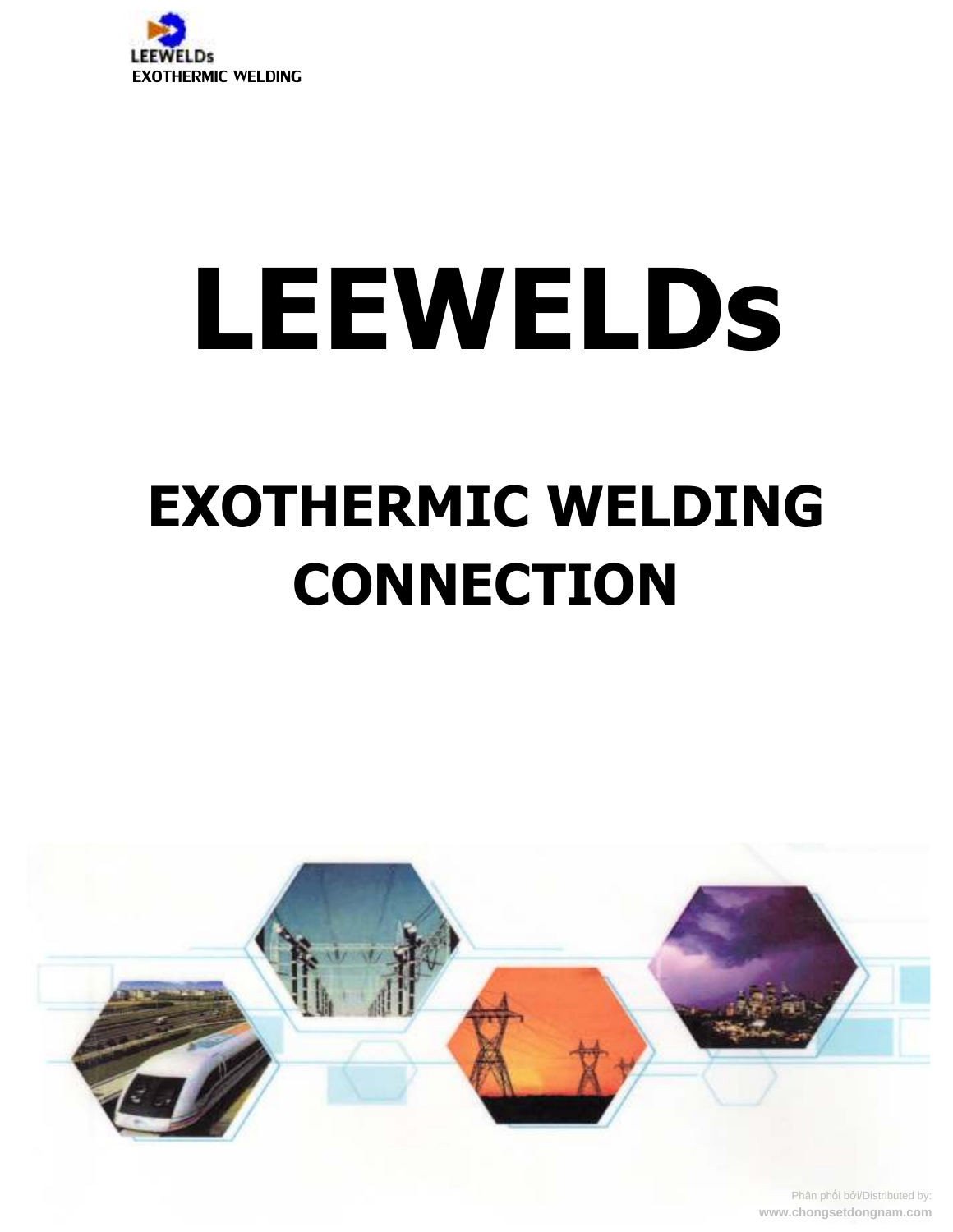

## **LEEWELDs**

Manufacturing of the Exothermic welding powder, Graphite Mould, One time Ceramic Mould, Ductseal and equipment for Electric, Utility, Telecom, Cathodic, and Rail Markets with the high quality and lowest price on the complete cycle of the Grounding & Lightning Lightning Protection, Grounding Products, Cathodic, Government as well as many other grounding needs. protection system, Industrial Buildings and Telecom,



## **WELDING METHOD**

LEEWELDS Exothermic Welding process is a molecular chemical reaction between LEEWELDS Exothermic Welding process is a molecular chemical reaction between<br>copper oxide and aluminum, genetates a tremendous superheat with molten metals reaching approximately temperatures of  $4,000^{\circ}F(2,600^{\circ}C)$ . The process can be completed itself automatically without external source of powder or heat.





#### **COMPLETE CONNECTION**

P a g e e | **2** Phân phối bởi/Distributed by:<br>www.chongsetdongnam.com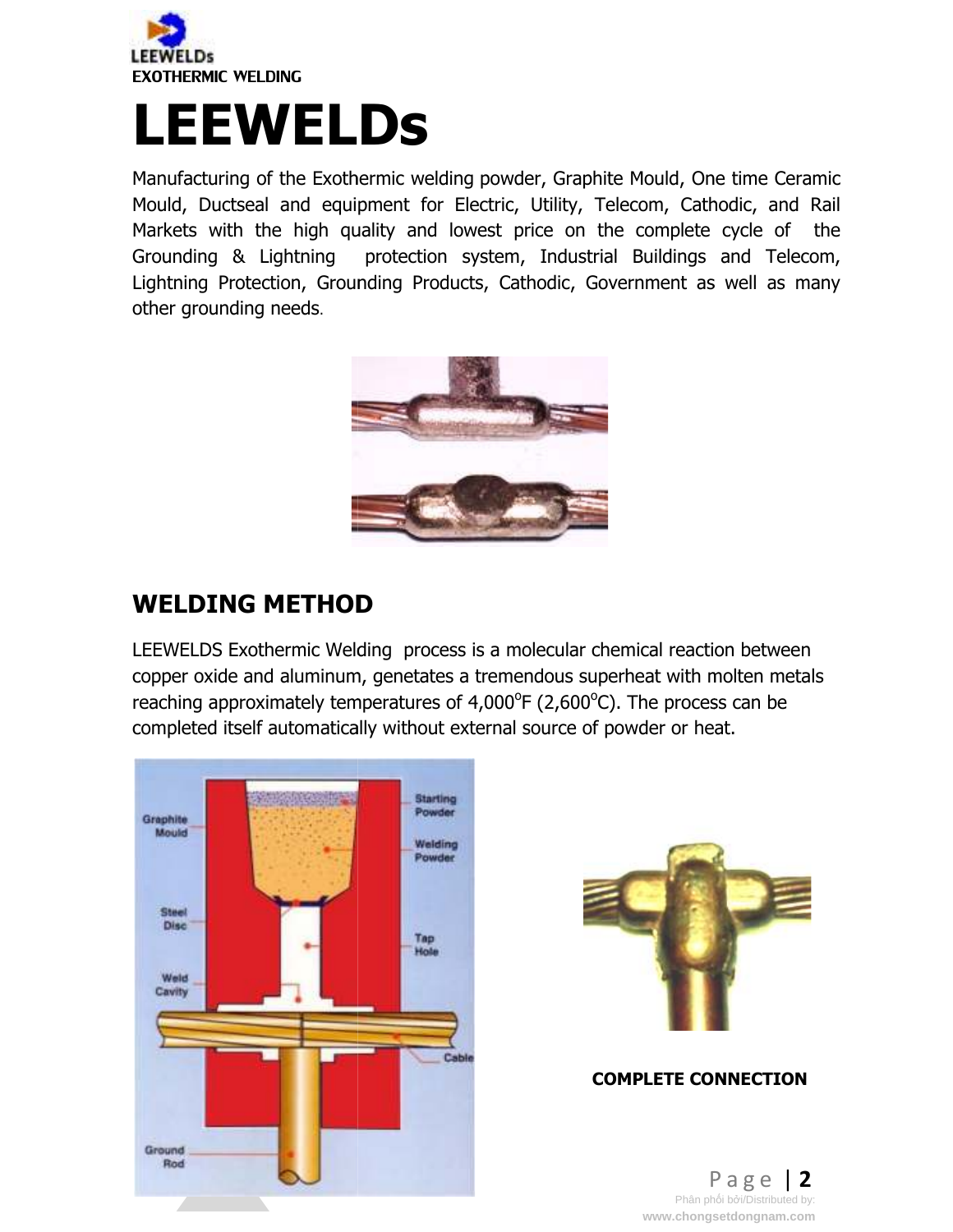

## **WELD POWDER**

The welding powder consists of copper oxide and aluminum which is measure into specific weight in grams for the connections should be made approximatly 97 % of the contents of this cartridge is the weld metal, the remaining part is a starting powder which is tamped into the bottom of the each cartridge.



| welding powder consists of copper oxide and aluminum which is measure into<br>fic weight in grams for the connections should be made approximatly 97 % of<br>contents of this cartridge is the weld metal, the remaining part is a starting<br>ler which is tamped into the bottom of the each cartridge. |                                                                                                                                                         |                                                                                                 |                                                                              |
|-----------------------------------------------------------------------------------------------------------------------------------------------------------------------------------------------------------------------------------------------------------------------------------------------------------|---------------------------------------------------------------------------------------------------------------------------------------------------------|-------------------------------------------------------------------------------------------------|------------------------------------------------------------------------------|
| www.leeweld.com                                                                                                                                                                                                                                                                                           | <b>Code</b><br><b>LW15</b><br><b>LW25</b><br><b>LW32</b><br><b>LW45</b><br><b>LW65</b><br><b>LW90</b><br>LW115<br><b>LW150</b><br>LW200<br><b>LW250</b> | <b>Size</b><br>15g.<br>25g.<br>32g.<br>45g.<br>65g.<br>90g.<br>115g.<br>150g.<br>200g.<br>250g. | <b>Tubes/Box</b><br>30<br>20<br>20<br>20<br>20<br>10<br>10<br>10<br>10<br>10 |
| <b>A</b> smooth metal connection that will not loosen or corrode.<br>. IT is not affected by high current surge or over current.<br>. NO needfor the external welding machine.<br>. USE only lightweight and cheap equipment.<br>. Virtually maintenance -free                                            |                                                                                                                                                         |                                                                                                 |                                                                              |

- $\checkmark$  **1. A** smooth metal connection that will not loosen or corrode.
- $\checkmark$  **2. IT** is not affected by high current surge or over current.
- $\checkmark$  **3. NO** needfor the external welding machine.
- **4. USE** only lightweight and cheap equipment.
- **5. Virtually** maintenance











P a g e e | **3** Phân phối bởi/Distributed by:<br>www.chongsetdongnam.com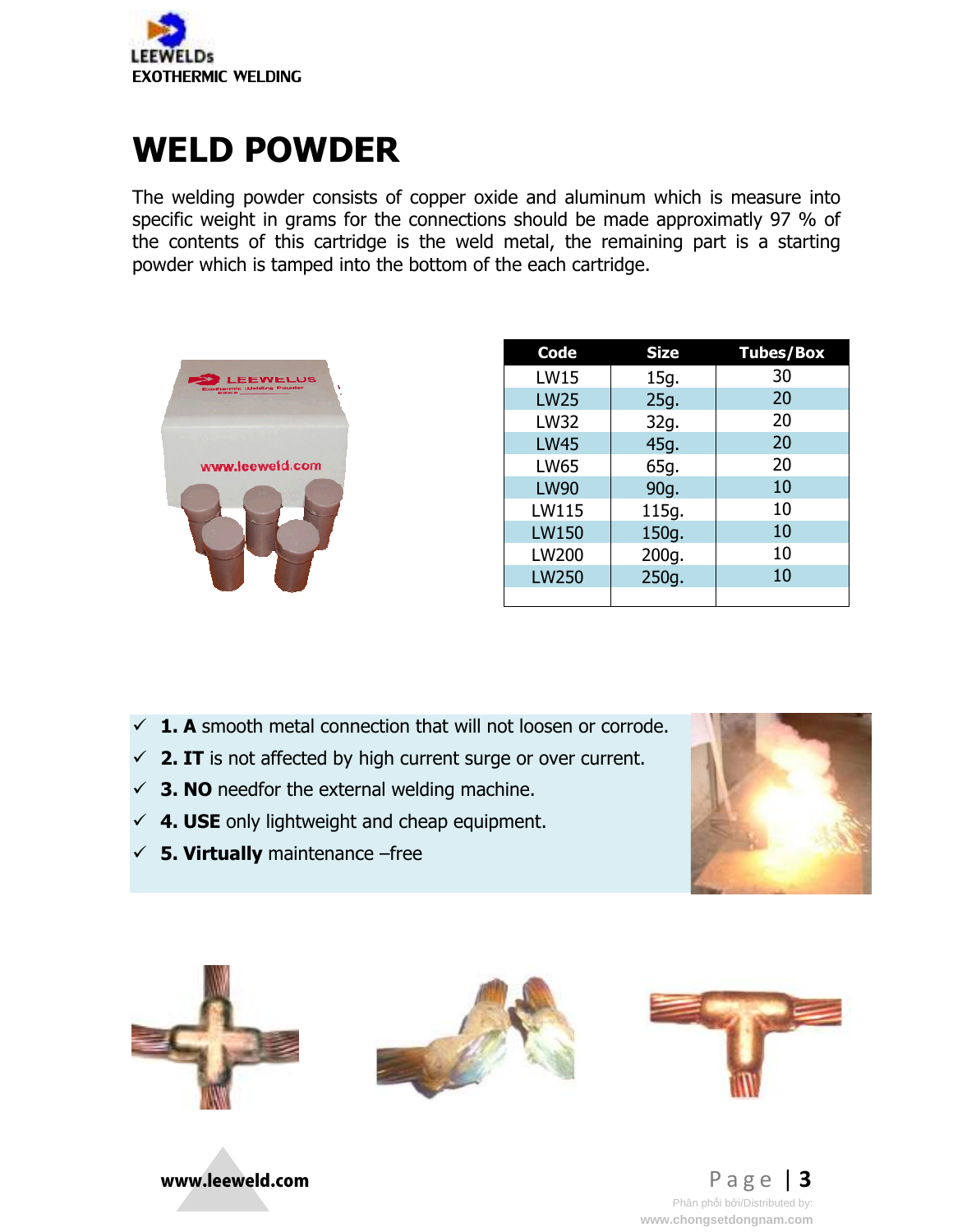

## **ONETIME CERAMIC**

The LEEWELDS ONE TIME system is a cost effective solution when only a small number of joints are required. Unlike the graphite mould, the ONE TIME mould are single-use and are disposed of, or buried in place, with the joint once completed.







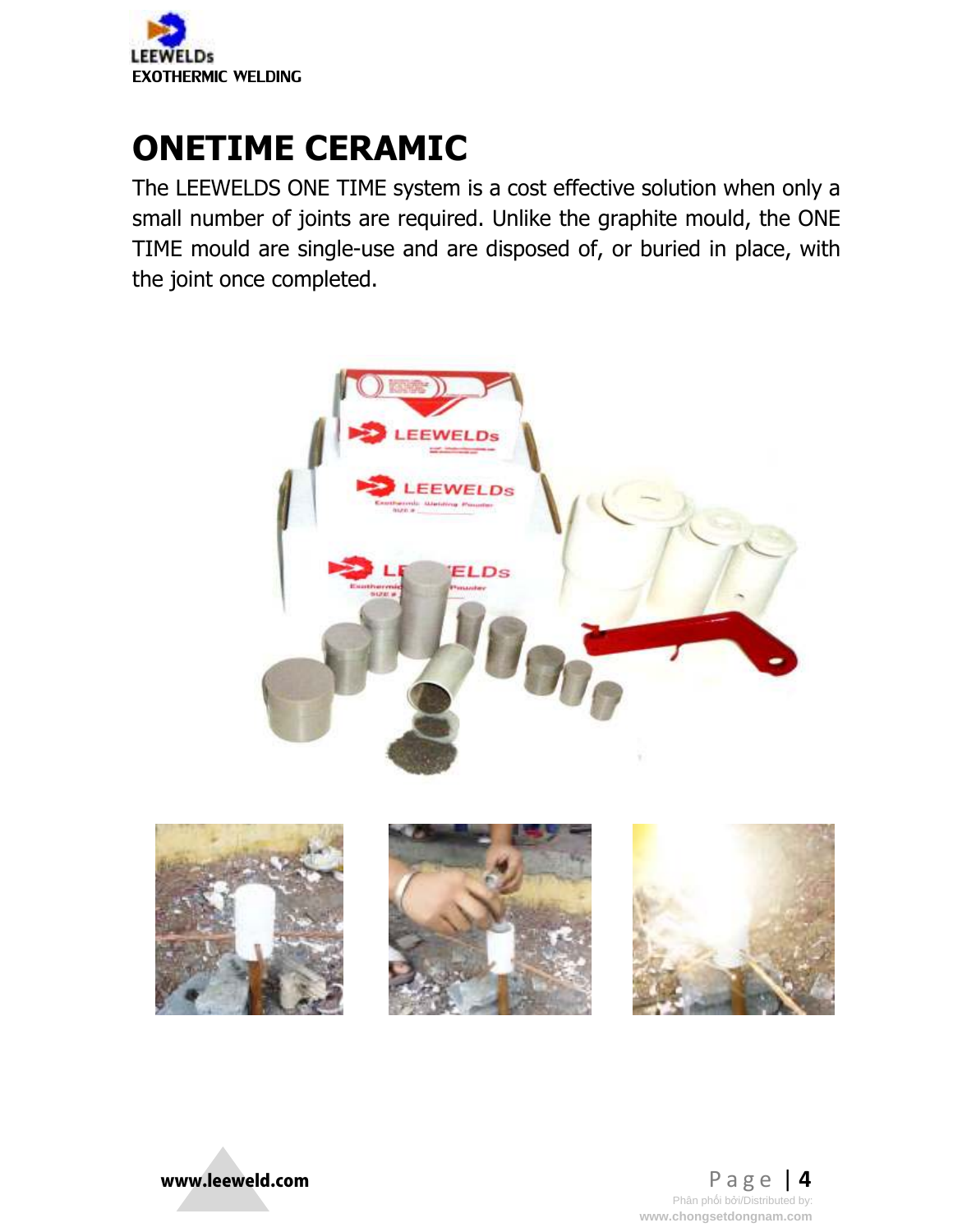

## **LEEWELDs GRAPHITE MOULD**

- A. LEEWELDS Mould is made from LEEWELDS Mould is made from<br>graphite which makes it fragile and would crack or break if not handled with care.
- B. Designed to withstand high temperatures produced from the exothermic welding.
- C. Requires pre-heating with a butane torch to ensure the mould is totally dry before every first joint regardless new or used mould. Otherwise, the mould may crack or break or a bad joint produced or cuts down the life span of the mould. would crack or break if not handled<br>with care.<br>Designed to withstand high<br>temperatures produced from the<br>exothermic welding.<br>Requires pre-heating with a butane<br>torch to ensure the mould is totally dry<br>before every first jo
- D. Always ensure that the conductors fits snugly and sections of moulds are clamped tightly with the handle clamp to avoid leakage of weldmetal. Leakage will produced a bad joint and cuts down the life span of the mould.
- E. After every joint produced, always remove the slag with a recommended mould scrapper, then brush off the smaller particles with a proper mould cleaning brush.
- F. Caution : Do not use any other hard object and brush that would damage the mould.
- G. Always keep the mould away from water or damn areas while it is hot. Otherwise, the mould may crack or break.

throughout too many joints. Always either allow to rest or use a spare mould. Otherwise, the mould may crack or break or a bad joint produced or cuts down the life span of the mould H. Do not over-heat the mould the



- **LONG**ET $\boxtimes$
- **FASTDELIVERY FASTDELIVERY**
- -**CANBEDESIGN CANBEDESIGN**
- **LOWEST** COST  $\boxtimes$



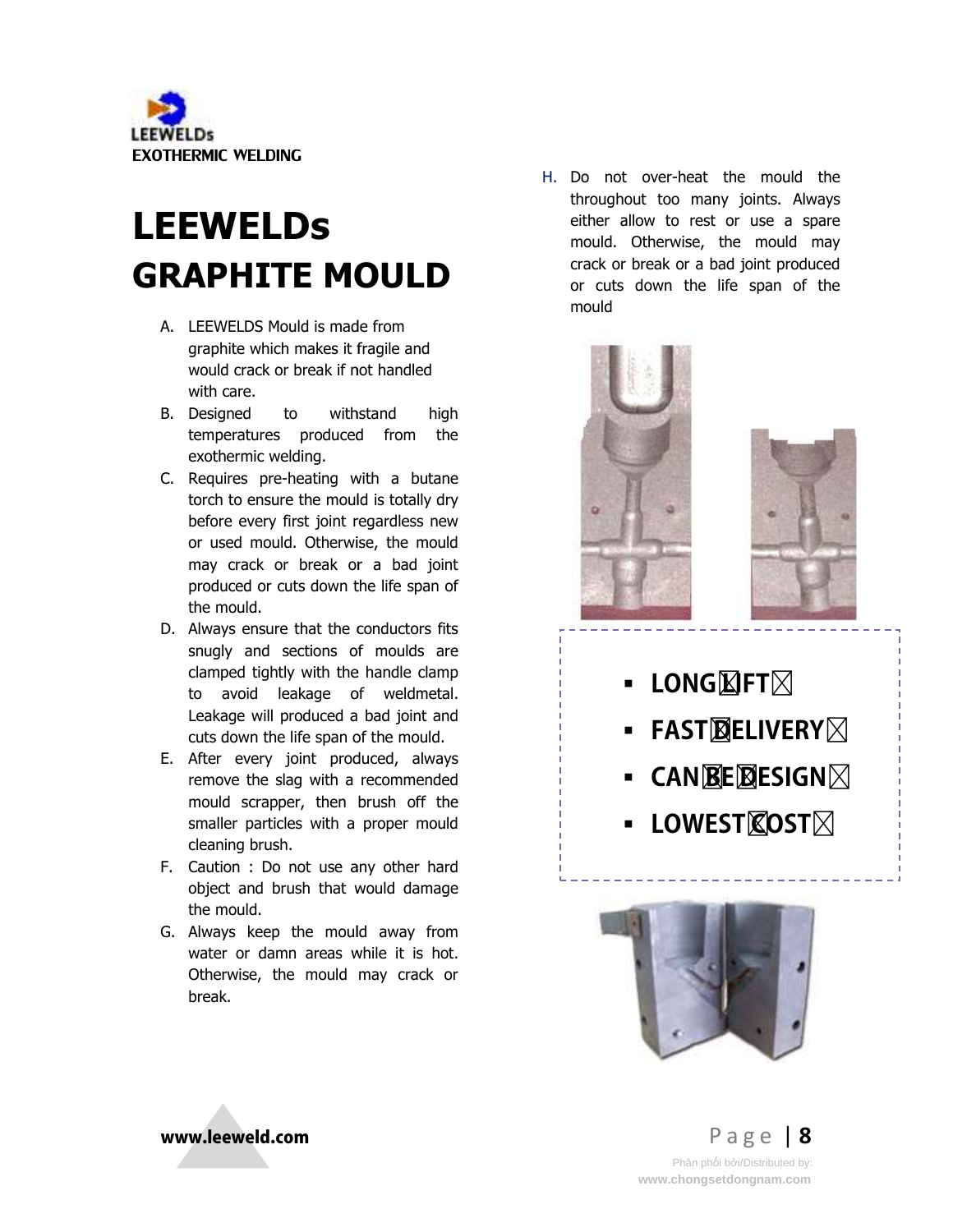

## **TOOLS AND ACCESSORIES**

## **HANDLE CLAMP**

LEEWELDs handle clamp make possible the use of many different size and type of graphite moulds. WELDs handle clamp make possible the use of many different:<br>phite moulds.<br>• Clamp Type "HCC" for nominal size mould 3-1/8" x 3-1/8"

- square and distance between rod 2 square and 2-5/16"
- Clamp Type "HCD" for nominal size mould 4" x 4" square and distance between rod 3" • Clamp Type "HCD" for nominal size mould 4" x 4" square<br>and distance between rod 3"<br>• Clamp Type "HCX" for Chain support "X" used to hold a mould
- fit at its horizontal and vertical position on up to  $4''$  pipe's diameter.
- Clamp Type "HCP" support are used to hold a mould in position on horizontal or vertical pipe Type "HCP" support are used to hold a mould in<br>tal or vertical pipe<br>Type "HCR" for Railway mould
- Clamp Type "HCR" for Railway mould



 $w_{\text{max}}$ slove ld.com





**FLINT GUN** 

LWT002













Phân phối bởi/Distributed by:<br>www.chongsetdongnam.com







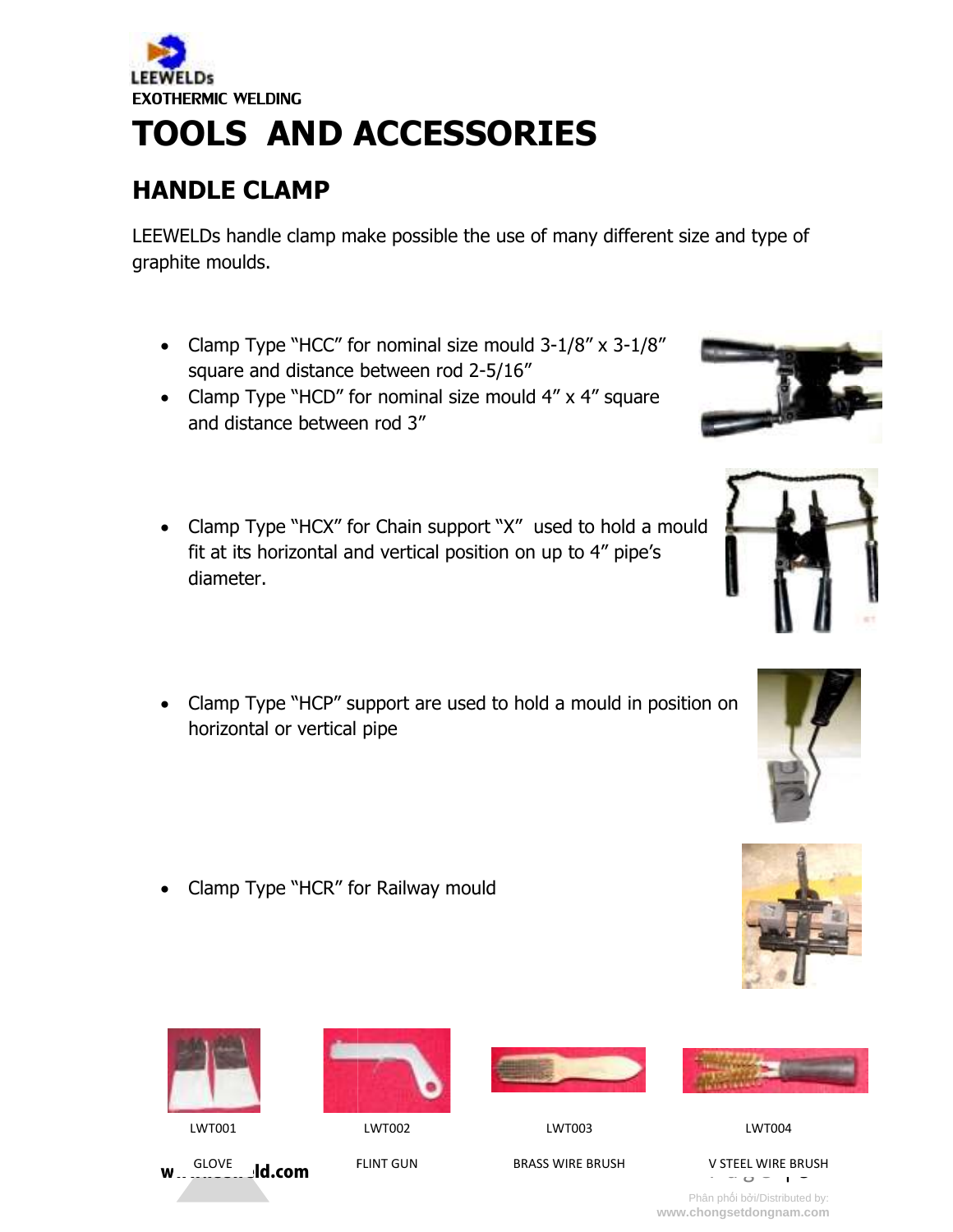

### **MOULD CHART (A)**



Splice/Horizontal



 $CC-13$ Parallel Tap/Horizontal (Side-by-Side)



 $CC-19$ Wye(Y)/Horizontal



 $CC-33$ Parallel Vertical<br>Tap Down (Side-by-Side)



Dead End/Vertical (Side-by-Side)



N

 $CR-6$ 

Vertical Cable

Down Vertical<br>Grd Rod Up

Ø

CR-18

Vertical Cable Up<br>Vertical Grd Rod Thru

**RR-1** 

Splice/Vertical

CR-17 Horizontal Parallel<br>Cable Vertical Grd Horizontal Parallel<br>Cable Thru/Vertical Rod Down



 $CR-5$ Vertical Cable Up<br>Vertical Grd<br>Rod Down



CR-19 Vertical Cable Thru<br>Vertical Grd Rod Thru



 $RR-2$ Splice/Horizontal

www.leeweld.com



Cross(X)/Horizontal<br>Tap Cable Cut

 $CC-2$ 

Tee/Horizontal

 $CC-5$ 

Splice/Vertical

 $CC-20$ 

Wve(Y)/Horizontal

Tap Down

CC-29<br>Dead End/Horizontal

(Stacked)

14

 $\sim$ 

 $CC-37$ 

Splice/Horizontal

Multiple Tap Cables

CR-24

Grd Rod Down

3

Q



 $CC-3$ Tee/Horizontal Tap Down

60

 $CC-11$ 

Cross(X)<br>Horizontal (Uncut)

w



 $CC-24$ Tee Horizontal Tap 傍

U



 $CC-28$ Splice/Tap Up

 $CR-1$ Horizontal Cable Dead

End Vertical Grd Rod



Horizontal Cable<br>Thru Horizontal Grd Rod



Up Horizontal<br>Grd Rod





Horizontal Cable<br>Thru Horizontal<br>Grd Plate





Horizontal Cable<br>Horizontal Grd Plate



 $CC-6$ 

Parallel Tap/Horizontal

12

 $CC-18$ 

Wye(Y)/Vertical

Tap Down

 $CC-25$ 

Tee Vertical Tap Up

僟

B

 $CC-7$ 

 $CC-17$ 

儆

Øñ

o,

 $CC-34$ 

Parallel/Vertical<br>Run & Tap

(Side-by-Side)

CC-27<br>Splice/Tap Down

 $CR-2$ 

Horizontal Cable Thru

Vertical Grd Rod

N

CR-15

Vertical Cable Down

Horizontal Grd

Rod Thru

A.

 $CR-16$ 

Horizontal Cable

Vertical Grd<br>Rod Thru

ß V8



rizontal

 $CC-8$ Wye(Y)/Vertical<br>Tap Up Horizontal/Wve(Y) Specify Right or<br>Left Hand



٧

 $CC-31$ Parallel/Vertical Tap Up (Side-by-Side)



 $CR-3$ Horizontal Cable Thru Vertical<br>Grd Rod



 $CR-9$ Horizontal Cable<br>Thru Vertical Grd Rod Up



CR-20 Vertical Cable Down Vertical Grd<br>Rod Thru



u CR-31 Horizontal Cable<br>Horizontal Grd



CR-32 Horizontal Cable<br>Thru Horizontal<br>Grd Plate w/Riser





Phân phối bởi/Distributed by: www.chongsetdongnam.com



 $CC-23$ Cross(X)/Vertical

W CC-30<br>Dead End/Horizontal (Side-by-Side)

80

T.

 $CC-38$ 

Splice/Vertical

(Side-by-Side)

CR-25

Horizontal Cable

Vertical Grd

Rod Down

CR-7<br>Horizontal Cable

Horizontal Grd Rod

 $RR-3$ 

Vertical Thru

Horizontal Tap

€

73

CC-35<br>Dead End/Vertical (Side-by-Side) 66

᠙ **Dy** 

 $CC-39$ Splice/Vertical<br>(Side-by-Side) ê

a.



C)



CR-14 Vertical Cable Up Horizontal Grd<br>Rod Thru





CR-30















CR-27

⊛ CR-26

Horizontal Cable<br>Horizontal Grd Rod



Inverted Grd Plate

**Service**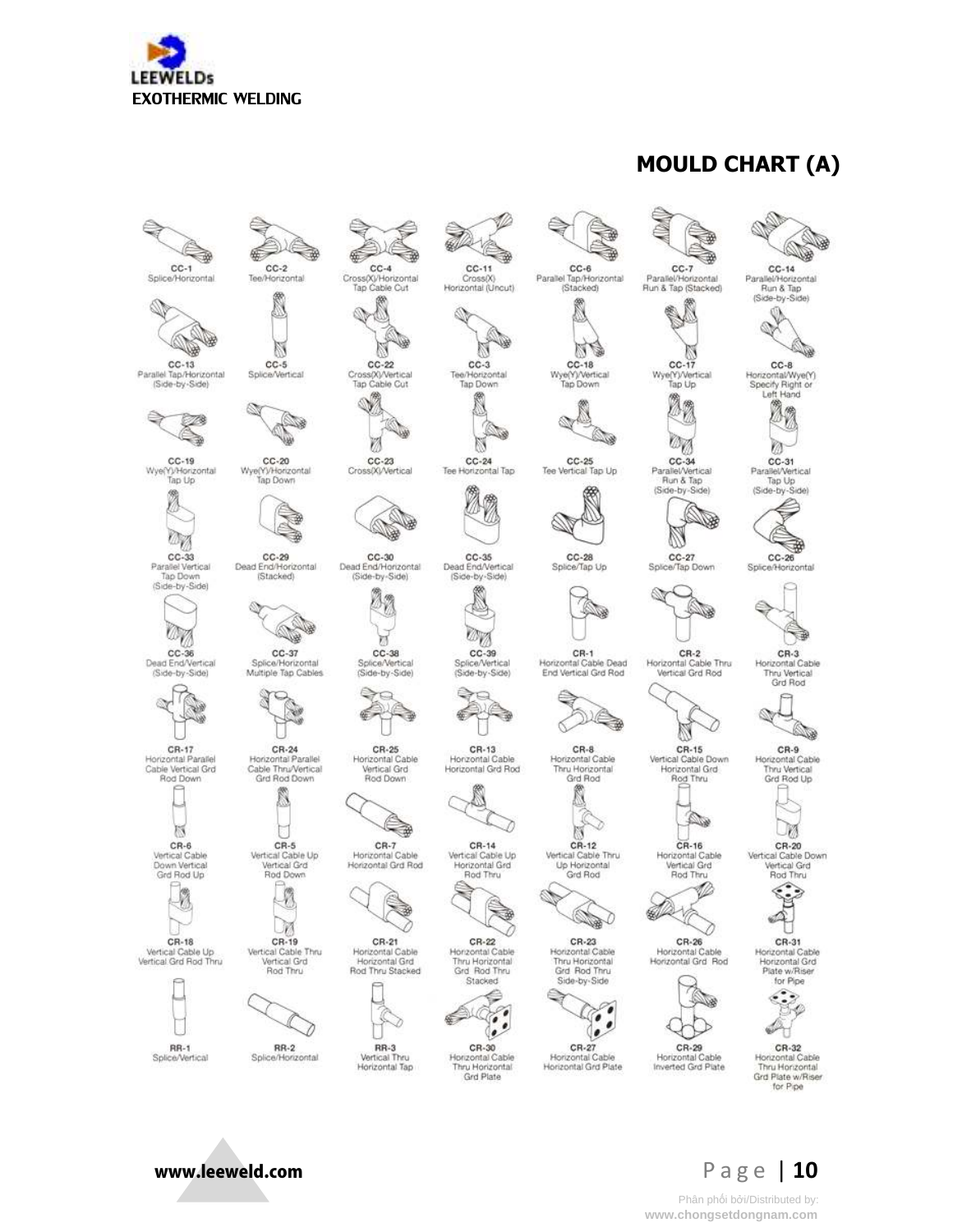

#### **MOULD CHART (B)**



 $CS-1$ Horizontal Cable Horizontal Steel Cable off Surface

 $CS-18$ 

Surface/Specify

Right or Left Hand

◇

 $CS-29$ 

Steel Cable off



 $CS-2$ Horizontal Cable Thru Vertical Cable Thru Horizontal Steel<br>Cable off Surface 45° Steel Cable<br>on Surface



 $CS-5$ 

Horizontal Cable

Horizontal Cast Iron

Cable on Surface

Horizontal Cable Vertical<br>Steel Cable on Horizontal Cable<br>Thru Horizontal Steel Pipe



Vertical Cable Down<br>Vertical Cast Iron Vertical Cable Up<br>Vertical Cast Iron Cable on Surface Cable on Surface



CS-31<br>Horizontal Cable Vertical  $CS-22$ Horizontal Cable Vertical Steel Surface/Specify Right<br>or Left Hand



 $CB-3$ Vertical Cable Down<br>Horizontal Bus Bar Horizontal Cable Horizontal Bus Bar on Edge over 5



 $CB-16$ Vertical Cable Up<br>Horizontal Bus Bar on Edge

В



Vertical Cable Un Horizontal Bus Bar



www.leeweld.com

CB-30 Horizontal Cable Thru Vertical Bus Bar Up



त्रह

 $CB-17$ 

Vertical Cable Down<br>Horizontal Bus Bar

on Edge €

 $CB-25$ 

Horizontal Cable

Vertical Bus Bar Down Horizontal Bus Bar on Edge





 $CS-21$ 

or Left Hand

 $CS-42$ 

Cable off Surface

 $CB-1$ 

Horizontal Cable

Horiz<sub>o</sub>ntal Lug<br>or Bus Bar

देॄ ×

 $CS-6$ Horizontal Cable Thru Horizontal Cable Thru 45° Steel Cable Vertical Steel Cable<br>off Surface on Surface

 $CS-25$ 

Horizontal Cable Vertical<br>Cast Iron Cable on Vertical Cable Down<br>Vertical Steel Cable Surface/Specify Right on Surface



CS-45<br>Vertical Cable Vertical Cast Iron Cable Horizontal Cast Iron off Surface



 $CB-2$ Vertical Cable Up Vertical Bus Bar Down over 5 clearance behind bar

Б



CB-11 Vertical Cable Down<br>Horizontal Bus Bar Vertical Cable Up<br>Vertical Bus Bar Down



 $CB-19$ Horiz Cable Vertical Bus Bar Down



 $CB-24$ Vertical Cable Down Vertical Bus Bar Down Horizontal Bus Bar on Edge Horizontal Bus Bar

CB-34 Horizontal Cable<br>Horizontal Copper Strip Thru

 $CS - 12$ 

Vertical Cable Down

45° Steel Cable

on Surface



on Surface

 $CS-28$ 

Vertical Cable 45\*<br>Down Vertical Cast

Iron Cable off Surface

 $CS-43$ 

Horizontal Cable Thru<br>Vertical Cast Iron

Cable off Surface

 $CB-5$ 

Horizontal Cable

Horizontal Bus Bar

 $CB-12$ 

Multiple Horizontal<br>Cables/Horizontal

Bus Bar

 $CS.9$ Horizontal Cable Thru 45° Steel Cable Horizontal Steel





 $CS-3$ Vertical Cable 45 Down Vertical Steel<br>Cable off Surface

 $CS-4$ Vertical Cable Thru<br>Steel Surface Cable



 $CS-26$ 

 $CS-27$ 

Horizontal Cable Thru

Vertical Steel Cable

on Surface

 $CB-6$ 

Vertical Cable Up

Vertical Bus Bar

Down over 3/4"-5"

clearance behind bar

 $CB-8$ 

Horizontal Cable<br>Horizontal Bus Bar

on Edge



 $CS-23$ Vertical Cable Down Vertical Steel Cable

 $CS-11$ 

Horizontal Cable Thru

Honzontal Cast

Iron Cable on Surface

 $CS-7$ 

Vertical Cable Up

Vertical Steel Cable

on Surface

 $CS-24$ 

Vertical Cable Up<br>Vertical Steel Cable

off Surface



Vertical Cable Down Vertical Bus Bar Up



Horizontal Cable Honzontal Bus Bar on Edge



 $CB-21$ Cable Vertical Bus Bar Down





 $CB-29$ 



Horiz

 $\mathbb{R}$ 

 $CB-27$ Vertical Bus Bar Up

CB-28 Vertical Cable Down<br>Horizontal Bus Bar on Edge

Hon







CB-15



 $CB-22$ Horizon Horizontal Bus Bar









Phân phối bởi/Distributed by: www.chongsetdongnam.com

on Edge over 3/4"- 5 clearance behind bar

Cable





CB-32

Vertical Cable Thru

缆

Horizo

 $CB-26$ Horizontal Cable Thru

Horizontal Cable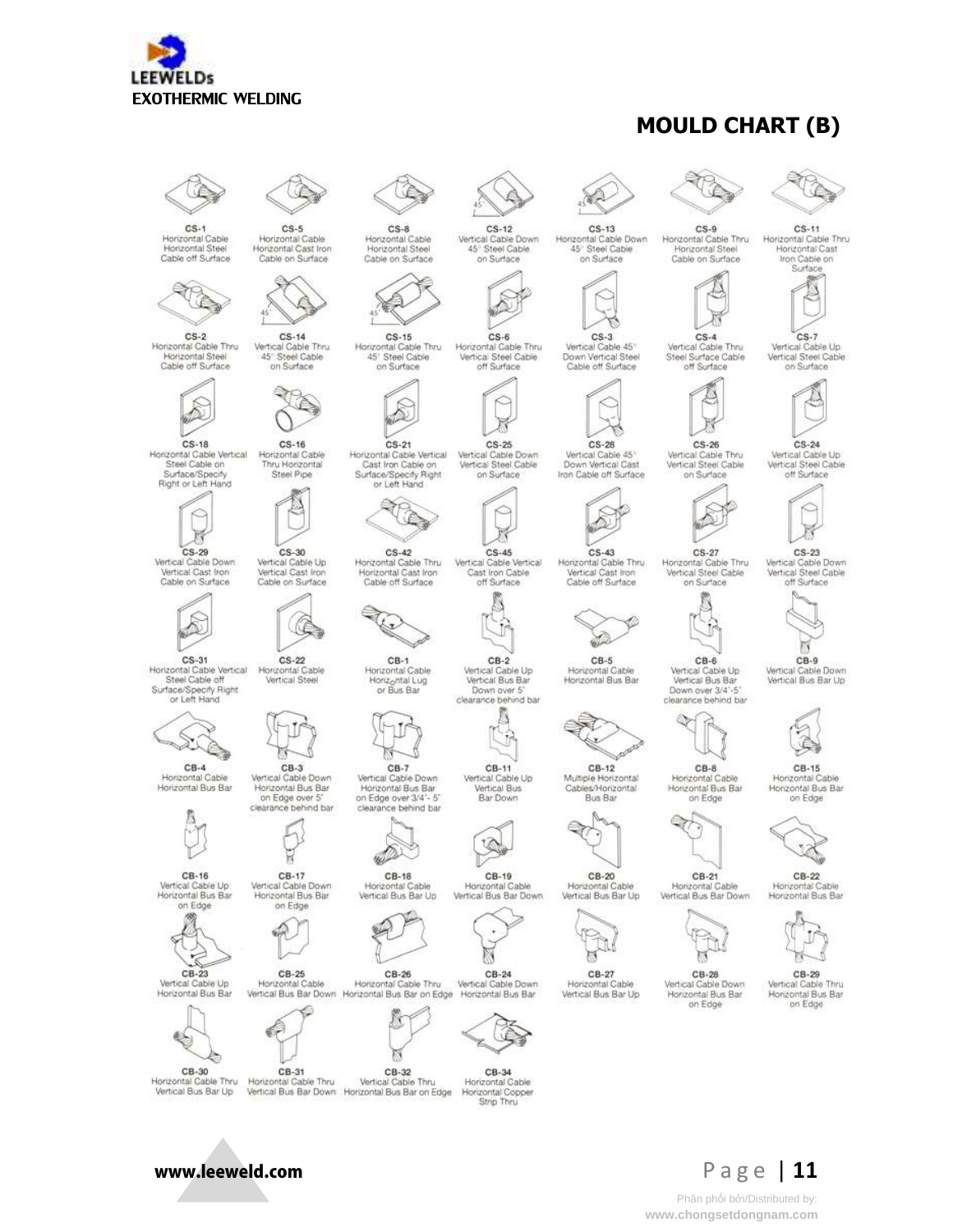

#### **MOULD CHART ©**





Horizontal Cable



 $RS-2$ Horizontal Stud<br>Vertical Steel Vertical Stud<br>Horizontal Steel



 $\infty$ 

۹  $CX-11$ 

Parallel/Honzontal<br>Thru To Web of Rail

Grounding Receptacle<br>Ground Rod

C

CRS-1

ACR-2<br>Cable Thru/Aircraft

Cable Down Horizontal Cable Up Horizontal<br>Ground Plate Vertical Steel Ground Plate Vertical Steel

é  $BX-2$ 

Horizontal Bar<br>Tap To Rail Foot

C

CRS-2

 $CX-1$ 

Horizontal Tap<br>To Rail Fillet

C  $RS-3$ Horizontal Ground

Horizontal Thru<br>To Rail Fifet

 $AC-1$ Plate Vertical Steel







 $CX-7$ Honzontal Tap/Formed<br>Cable End To Rail Foot

**BS-13** 

Honzontal Bar Tap/Bar<br>on Edge/Vertical Steel

Horizontal Cable Thru



 $RS-1$ 

 $CX-10$ Horizontal Tap Thru<br>To Web of Rail





BS-1<br>Vertical Bar Tap

Down Vertical Steel

**BB-21** Horizontal Ell Bars on Edge









**BS-11** 



Aircraft Receptacle



 $CX-4$ Horzontal Tap/Formed<br>Cable End To Web of Rail

Page | 12